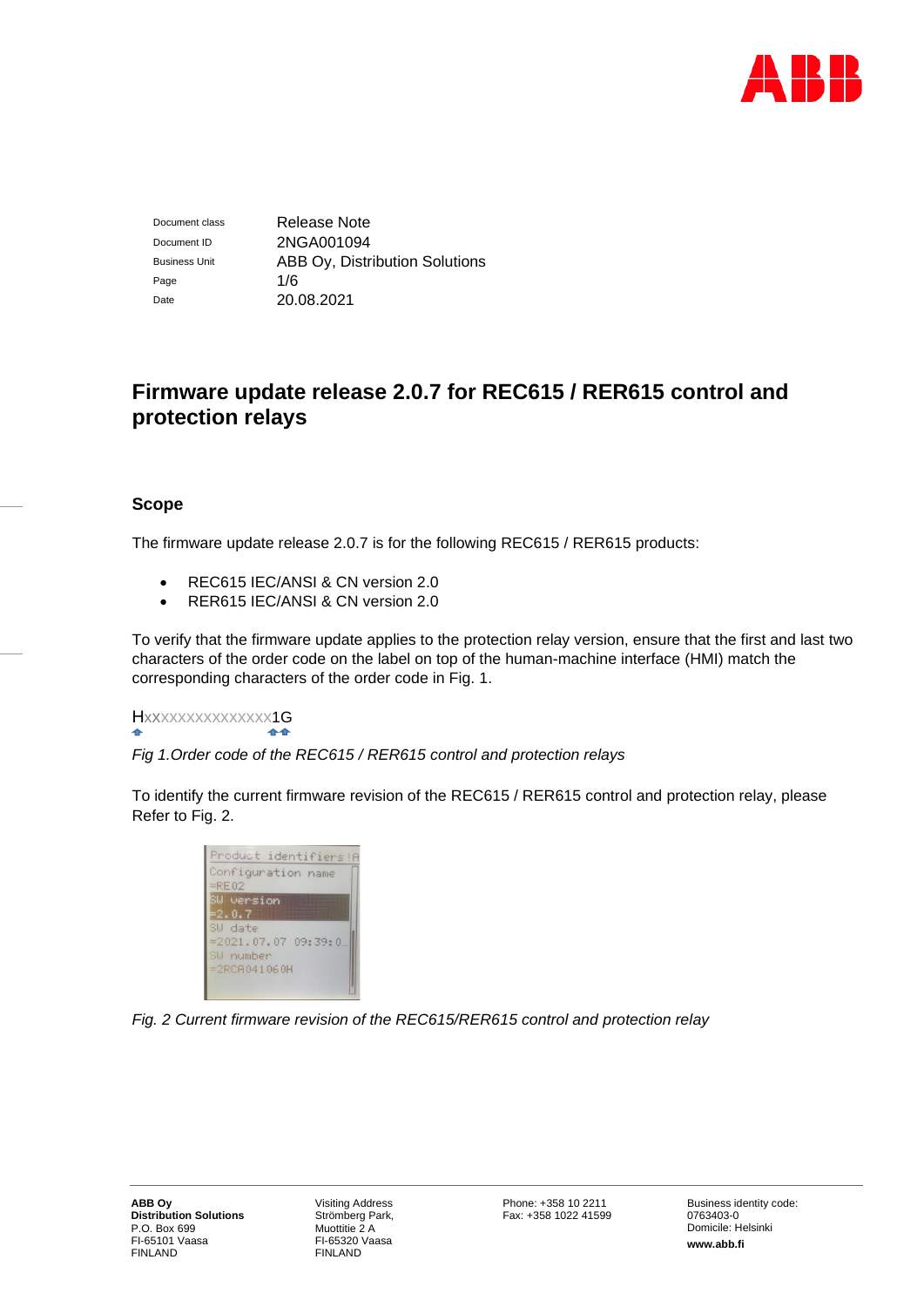

Date 20.08.2021 Page 2/6 Subject Firmware update release

# **Implemented usability improvement**

The firmware update release includes usability and operational improvement. The following improvements has been implemented:<sup>1</sup>

# **Firmware update release 2.0.7**

# **Cyber Security**

- Cyber Security improvements to the "Ripple20" vulnerability in TCP/IP communication stack for normal product usage conditions. Following vulnerabilities (CVE, Common Vulnerabilities and Exposures) has been identified in the product and fixed by the update:
	- CVE-2020-11907
	- CVE-2020-11909
	- CVE-2020-11910
	- CVE-2020-11911
	- CVE-2020-11912

*Note! Some of the security scanners might still report existence of Ripple20 vulnerability after the update. This is a false positive, since the scanners indicate the presence of the IP stack, without being able to check the vulnerability and its fixes.*

#### **Supervision**

- **•** Improving Time counter rollover in relay's communication module that may have caused internal relay fault with error code *IRF116 COM card error* and relay to self-reboot after time interval(s) which is divisible by ~50 days from previous restart.
- Self-supervision improvement for composition detection.
- **•** Improvement to watchdog supervision by optimizing timer clearance during parallel tasks.
- **Improvement enables generic control point SPCGAPC data preservation during a watchdog reset**
- Self-supervision recovery time improved in case of IRF Code 83 or 116 after 1 hour since previous.

#### **Control**

- Preserving L/R control state during Firmware Updates.
- Application function Autorecloser (DARREC) final trip during discrimination time improved.

# **HMI**

**•** Improvements to LHMI firmware updating to prevent unwanted downgrade. Earlier it was possible that LHMI firmware updated in SW patch by FUT got downgraded when factory restore was done.

 $1$  The relay firmware update may also include some minor usability improvements not listed in this note.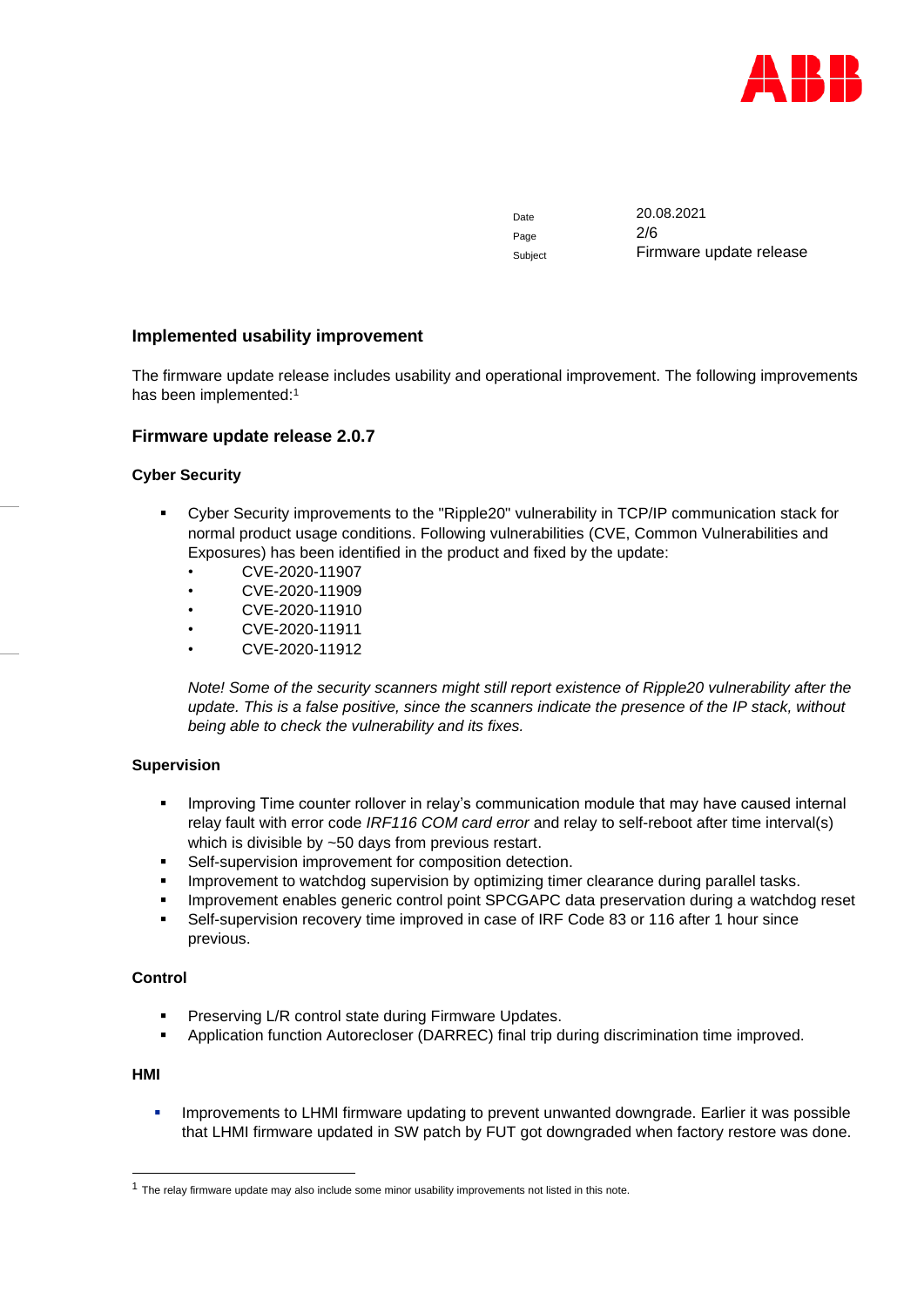

Page 3/6

Date 20.08.2021 Subject Firmware update release

### **Protection**

**•** The improvement to the Multifrequency admittance-based earth-fault protection MFADPSDE in "Intermittent EF" -setting mode requires one more peak detection after operation timer elapsed before operate output activation.

### **Communication**

- **Improvement to the Frequency measurement FMMXU avoids unnecessary reporting during** momentary vector shift situations.
- Internal time synchronization startup improvement.
- Improvement on GOOSE receiving. In a system where one relay is receiving GOOSE communication from multiple senders, it is possible that a communication break in one sender might impact handling of received values from other senders.
- **SNTP improvement to possible time synchronization interrupt alarms in HSR Ethernet topology.**
- Improving IEEE 1588 (PTPv2) Time synchronization when using non-zero (ID>0) PTP Domain ID. Enhancement at transparent clock peer-to-peer measurement and improving Path delay compensation. (Compensating delay for long communication cables).
- **■** Improvement of controls between SBO mode and direct control mode with IEC60850-5-104 protocol. In control mode SBO (Select Before Operate) the command sequence is enforced with select command and followed with operate command.
- IEC60850-5-101/104: Support of 5 clients (increased from previously 2 (Ver. <2.0.6)
- **•** Improvement of the disconnection logic along with the usage of IEC60850-5-104 protocol, it can be adjusted as separate parameter
	- o TCP keep-alive logic can be adjusted by the (HMI only) parameter "Legacy Mode" - TCP keep alive can be seen from wireshark
	- o Timeout Disconnect logic can be adjusted separately by "Legacy Mode Discon" (HMI only) parameter

- Disconnect from timeout can be tested e.g. by setting IEC104 ACK responses OFF and seeing that relay then disconnect the socket connection when e.g. t1 timeout expires (30sec) when no ACK to spontaneous events is received during the period.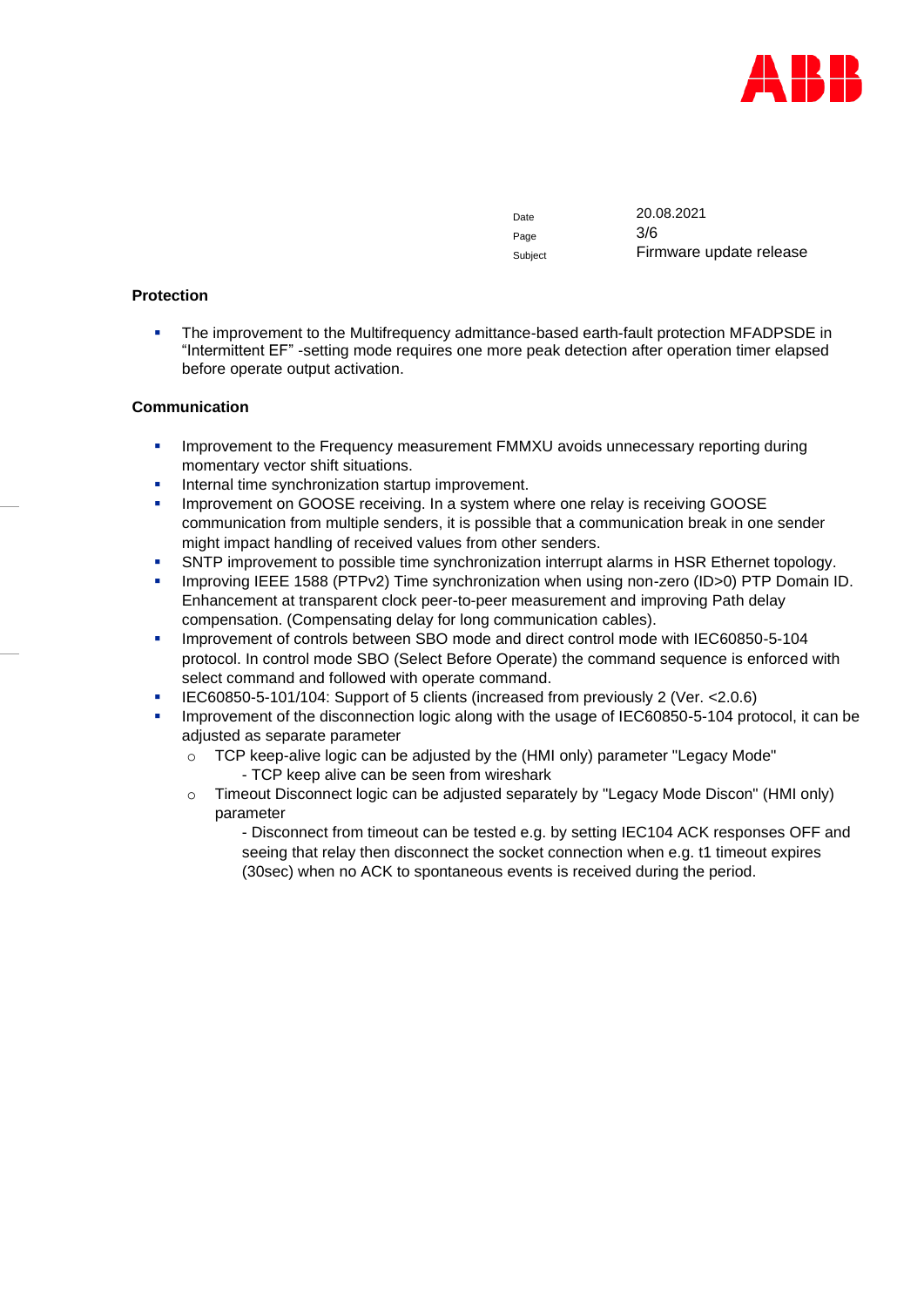

Page 4/6

Date 20.08.2021 Subject Firmware update release

#### **Firmware update release 2.0.6**

### **Communication**

- **■** Improvement along with DNP3.0: Settable address range for Master station changed to 0 … 65519 from 1 … 65519 (as per DNP3.0 standard / Section 9.2.5.1)
- Additional instance of function SCA4GAPC (4 channel analog value scaling) 12 instances => 24 instances (transferable measurement values from 48 to 96) Valid for all configuration variants of REC615/RER615 Ver. 2.0.6
- Additional instance of function MVGAPC (8 channel binary signal) 8 instances => 16 instances (transferable binary values from 64 to 128) Valid for all configuration variants of REC615/RER615 Ver. 2.0.6
- **Improvement along with IEC60870-5-104: Adding in time stamped events bit to indicate when** DST (Daylight saving time) is in use.

# **Firmware update release 2.0.5**

### **Communication**

**•** Improvement along with IEC60870-5-104, Timer t3 for TCP Keep alive signal can be set from previously maximum 60 sec. to max. > 48h.

#### **Firmware update release 2.0.4**

#### **Communication**

- Improvements in handling DNP3.0 events triggered when datapoint exceeds its configured deadband. With the improvement only the latest time tagged event will be transmitted in case of multiple changes before a renewed transmission.
- Support of DNP3.0 over UDP
- Improvement along with IEC60870-5-104, TCP Keep alive signal can be enabled and disabled.

#### **Firmware update release 2.0.3**

■ REC615 2.0 variants has been extended with an additional variant "H" supporting 7 conventional current inputs plus 6 mixed voltage inputs (conventional VT or voltage sensors). (This requires the usage of Connectivty package Ver. 2.0.2 or newer).

# **Protection**

- The improvement for the Wattmetric-based earth-fault protection WPWDE increases the function sensitivity in intermittent earth-faults when the fault has fault resistance > 100 Ohm.
- Improvement for Multifrequency admittance based earth-fault protection MFADPSDE for resistive mode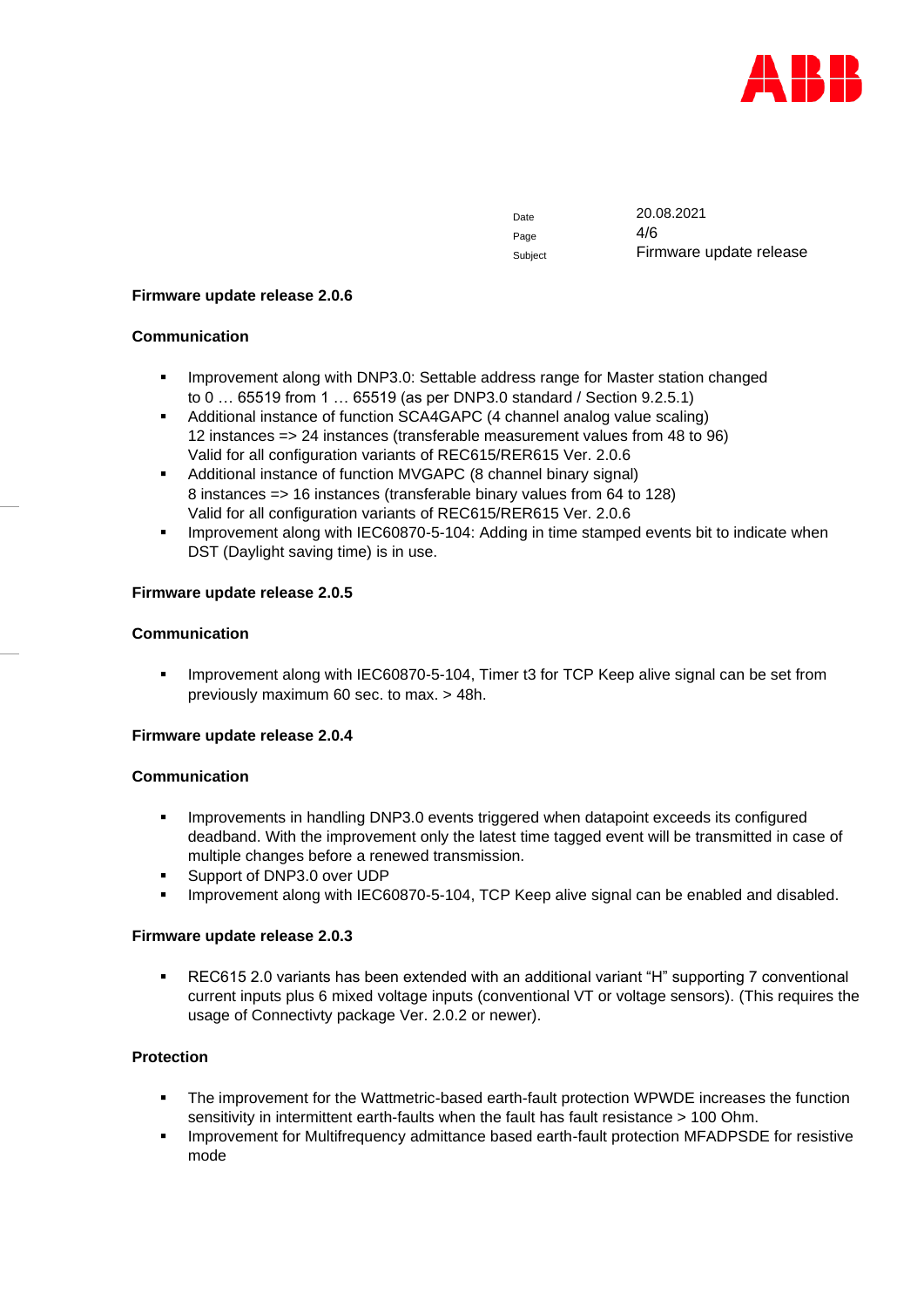

Page 5/6

Date 20.08.2021 Subject Firmware update release

#### **Measurement**

**•** Improvement: The zero-clamping value for phase current measurement has been reduced/ adapted from 1.0% to 0.3% of nominal (In).

### **Communication**

- **•** Improved stability for front port interface recognized during cyber security tests
- Correction of MVI4GAPC function behavior when mapped to IEC60870-5-104
- Improvement to the 1588 time synchronization master switch-over situation.
- **Time synchronization performance improvement for less accurate time master setups causing** unwanted Synch status up/down events.
- **EXECT** Limitation to the maximum number of files that can be opened by the MMS client. This improves the situation with certain types of MMS clients stressing the relay's filesystem and then causing the Internal Fault "File system error" (Fault code 7).
- SNTP time synchronization performance improvement with time masters those are drifting approx. more than 200 ppm from the GPS time which could cause unwanted Synch status up/down events.
- **■** Internal GOOSE performance improvement.

#### **Supervision**

- Self-supervision recovery handling improved in case of IRF Code 79.
- **•** Internal diagnostic improvement for the self-supervision.
- Handling of the RTD card internal fault situation improved.
- Warning Code 2 during relay start-up situations with higher load configurations.
- Correction that avoids unexpected self-restarting of the relay during specific start-up situations.
- **•** Self-supervision performance improvement to the internal CPU memory supervision.

#### **Firmware update release 2.0.2**

#### **Communication**

- Support of ModBus Master functionality along with Battery charger of Powernet Type ADC8490, to read diagnostic information and measurement values.
- The Modbus Master functionality is not limited to ADC8490 but only with it is verified in PVC.

#### **Firmware update release 2.0.1**

#### **Protection**

▪ Frequency function: df/dt minimum step value in FRPFRQ has been improved from 0.0025 to  $0.0001$  f<sub>n</sub>/s.